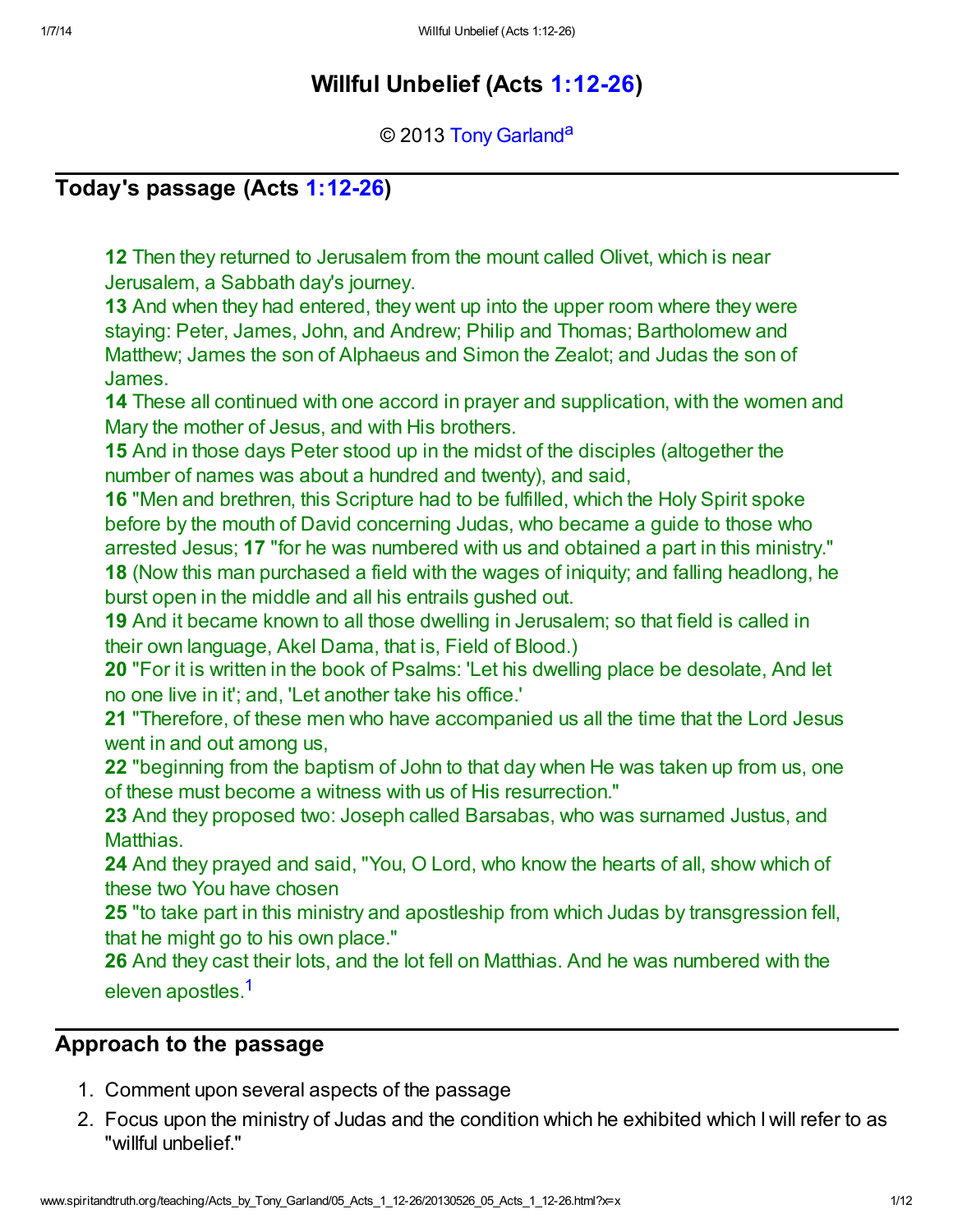- 1. The Scriptures are the inspired Word of God
	- A. verse 16 "this Scripture had to be fulfilled, which the Holy Spirit spoke before by the mouth of David"
	- B. vv. 16 . . . 20 "Men and brethren, this Scripture had to be fulfilled, which the Holy Spirit spoke before by the mouth of David concerning Judas, who became a guide to those who arrested Jesus; For it is written in the book of Psalms: 'Let his dwelling place be desolate, And let no one live in it'; and, 'Let another take his office.'
		- I. Peter applies two passages from the Psalms of David to Judas
			- a. "Let their dwelling place be desolate; Let no one live in their tents." (Psalm [69:25\)](http://www.spiritandtruth.org/bibles/nasb/b19c069.htm#Ps._C69V25)
			- b. "Let his days be few, And let another take his office." (Psalm [109:8](http://www.spiritandtruth.org/bibles/nasb/b19c109.htm#Ps._C109V8))
			- c. Both Psalms contain numerous allusions to the ministry of Jesus (e.g., Ps [69:8](http://www.spiritandtruth.org/bibles/nasb/b19c069.htm#Ps._C69V8),[9](http://www.spiritandtruth.org/bibles/nasb/b19c069.htm#Ps._C69V9)[,21;](http://www.spiritandtruth.org/bibles/nasb/b19c069.htm#Ps._C69V21) Ps. [109:2](http://www.spiritandtruth.org/bibles/nasb/b19c109.htm#Ps._C109V2); Mat. [27:34](http://www.spiritandtruth.org/bibles/nasb/b40c027.htm#Mat._C27V34),[48](http://www.spiritandtruth.org/bibles/nasb/b40c027.htm#Mat._C27V48); Luke [23:36](http://www.spiritandtruth.org/bibles/nasb/b42c023.htm#Luke_C23V36); John [19:29-30](http://www.spiritandtruth.org/bibles/nasb/b43c019.htm#John_C19V29))
			- d. Inspired interpretation of the passages from the Psalms Peter is speaking under the inspiration of the same Holy Spirit as David
		- II. What David said the Holy Spirit said
			- a. Jesus taught the same high view of Scripture when He made reference to another Psalm of David, Psalm [110:](http://www.spiritandtruth.org/bibles/nasb/b19c110.htm#Ps._C110V1)
				- i. Jesus said, "For David himself said by the Holy Spirit: 'The LORD said to my Lord, "Sit at My right hand, Till I make Your enemies Your footstool."'" (Mark [12:36\)](http://www.spiritandtruth.org/bibles/nasb/b41c012.htm#Mark_C12V36)
			- b. This is why Paul could write to Timothy explaining that, "All Scripture is given by inspiration of God, and is profitable for doctrine, for reproof, for correction, for instruction in righteousness" (2Ti. [3:16](http://www.spiritandtruth.org/bibles/nasb/b55c003.htm#2Ti._C3V16))
				- i. A more literal rendering of the word "inspiration" there would be "Godbreathed" ([θεοπνευστος](http://www.spiritandtruth.org/fontsu/index.htm) [theopneustos])
			- c. Later on, Peter would say that "prophecy never came by the will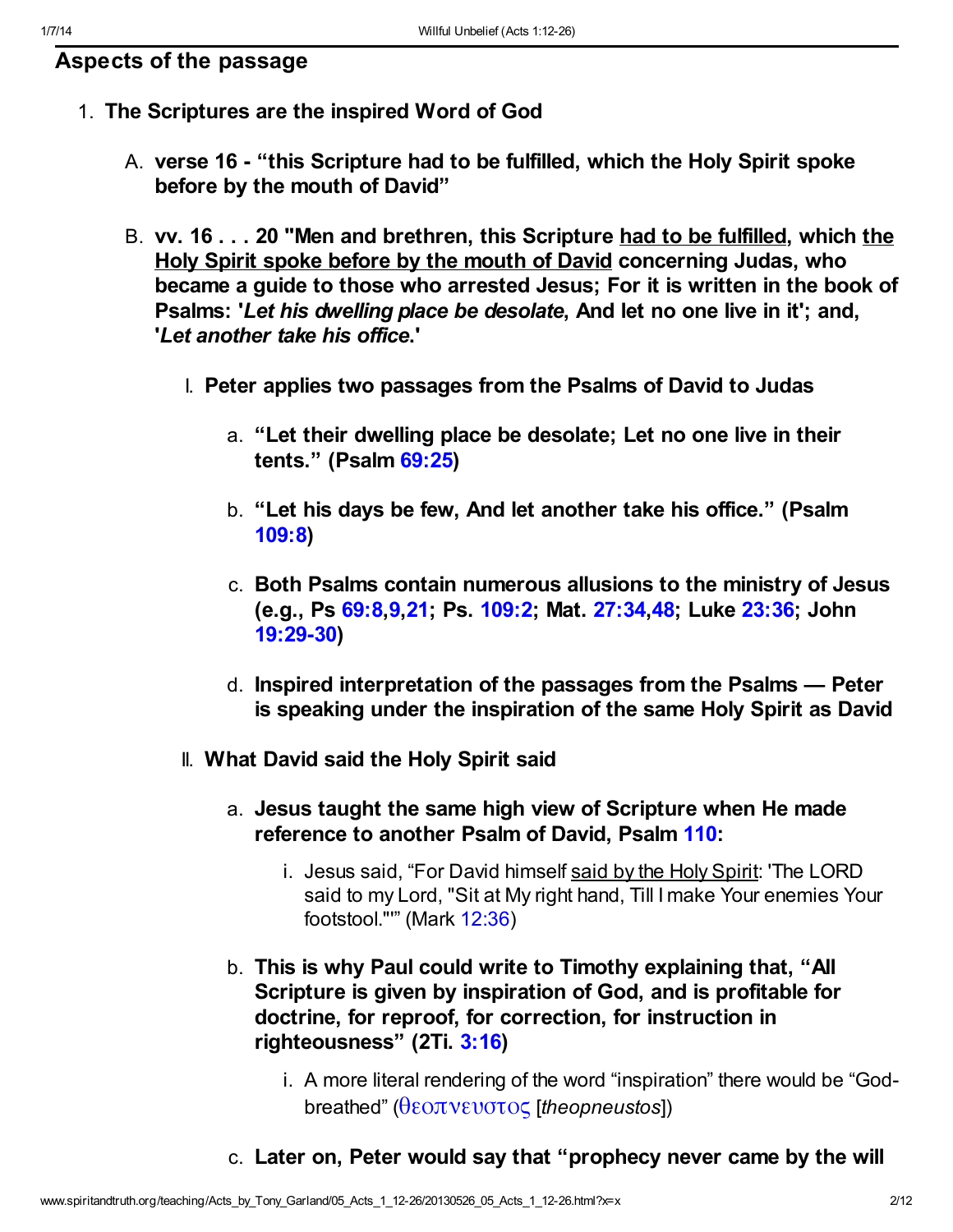of man, but holy men of God spoke as they were moved ( $\phi \epsilon_0$ ) ( $\phi \epsilon_1$ ) [pheromenoi] — "being carried along") by the Holy Spirit." (2Pe. [1:21\)](http://www.spiritandtruth.org/bibles/nasb/b61c001.htm#2Pe._C1V21)

- 2. The nature of Judas' death and the details concerning the purchased field
	- A. vv. 18-19 (Now this man purchased a field with the wages of iniquity; and falling headlong, he burst open in the middle and all his entrails gushed out. And it became known to all those dwelling in Jerusalem; so that field is called in their own language, Akel Dama, that is, Field of Blood.)
	- B. Bible difficulty
	- C. Judas himself never purchased a field
		- I. The betrayal money which Judas threw into the temple was used by the chief priests to purchase the field
		- II. "... the chief priests took the silver pieces and said, 'It is not lawful to put them into the treasury, because they are the price of blood.' And they consulted together and bought with them the potter's field, to bury strangers in. Therefore that field has been called the Field of Blood to this day." (Matthew [27:6–8\)](http://www.spiritandtruth.org/bibles/nasb/b40c027.htm#Mat._C27V6)
	- D. Matthew indicates that Judas died when he hung himself
		- I. "Then he threw down the pieces of silver in the temple and departed, and went and hanged himself" (Matthew [27:5](http://www.spiritandtruth.org/bibles/nasb/b40c027.htm#Mat._C27V5))
		- II. Several possibilities
			- a. In order to avoid defiling the passover celebration, the priests arranged to have Judas' corpse taken down and cast into the Valley of Hinnom—until it could be buried in the very field that was purchased <sup>[3](#page-10-2)</sup>
			- b. Judas' body remained hanging until, being bloated by decay with time, the branch or rope broke or was cut and the body plunged to the ground bursting asunder.
	- E. Difficulties are evidence of genuineness: "Substantial unity amidst circumstantial variety is the strongest mark of truth; for it proves the absence of collusion in the writers." (Bengel.)
- <span id="page-2-0"></span>3. The use of lots to discern the mind of God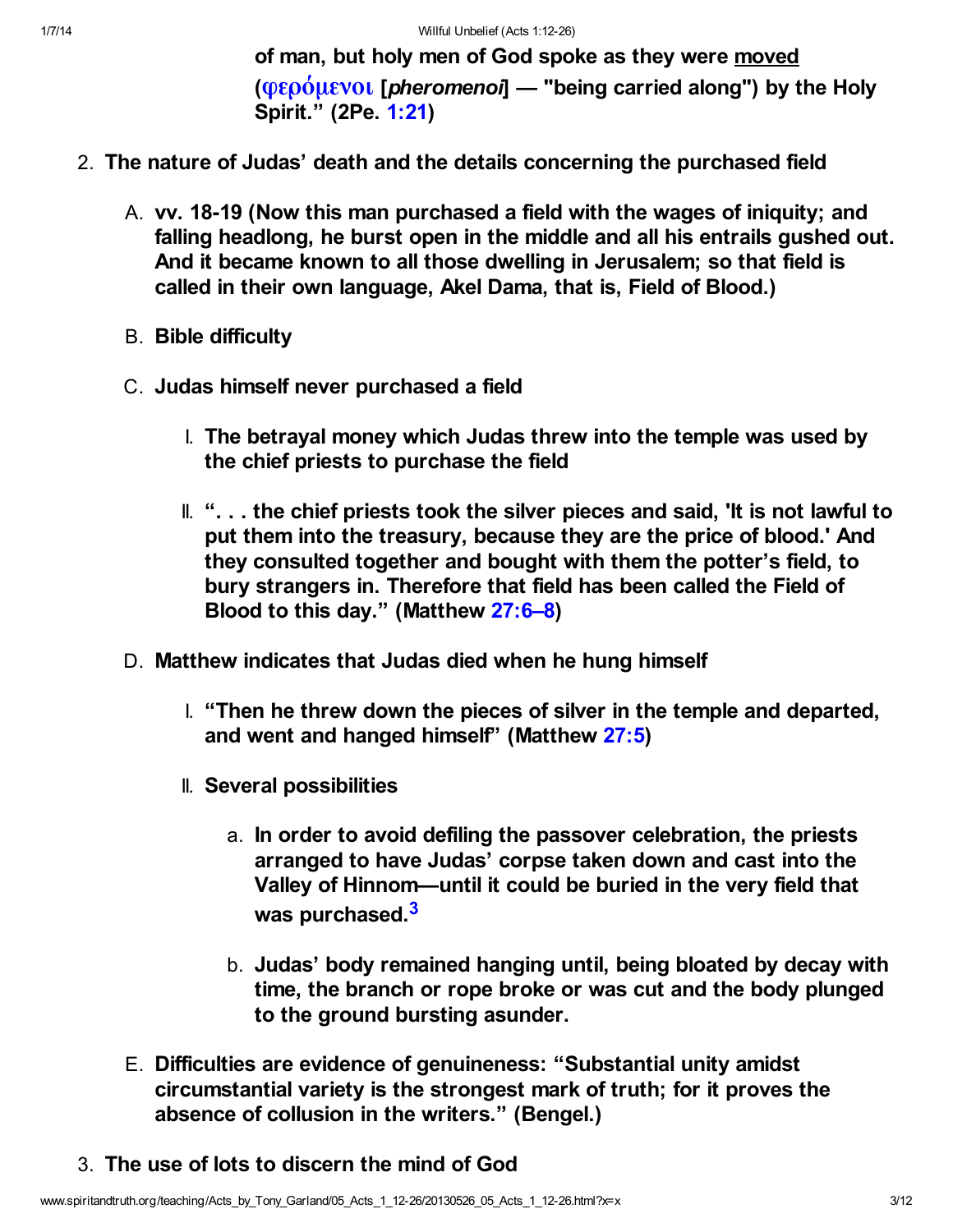- A. v. 26 And they cast their lots, and the lot fell on Matthias. And he was numbered with the eleven apostles.
- B. The OT practice
	- I. The principle: "The lot is cast into the lap, But its every decision is from the LORD." Pr. [16:33](http://www.spiritandtruth.org/bibles/nasb/b20c016.htm#Pr._C16V33)
	- II. Use of the lot
		- a. Aaron: to choose between the scapegoat and the goat killed as the sin offering (Lev. [16:8\)](http://www.spiritandtruth.org/bibles/nasb/b03c016.htm#Lev._C16V8)
		- b. Joshua: to identify the tribe, family, household, and man (Achan) which had taken accursed things in the battle of Ai which led to Israel's defeat (Jos. [7:14-18\)](http://www.spiritandtruth.org/bibles/nasb/b06c007.htm#Jos._C7V14)
		- c. Joshua: to apportion the land allotments among the tribes (Jos. [18:6\)](http://www.spiritandtruth.org/bibles/nasb/b06c018.htm#Jos._C18V6)
			- i. Isaiah attributes the results to the very hand of God (Isa.  $34:17$ )
		- d. Saul: to determine who from among the people (Jonathan) was guilty of having broken Saul's vow for the people to fast (1S. [14:42](http://www.spiritandtruth.org/bibles/nasb/b09c014.htm#1S._C14V42))
		- e. To determine the order of the 24 courses of worshippers under David (1Chr. [25:8-31\)](http://www.spiritandtruth.org/bibles/nasb/b13c025.htm#1Chr._C25V8)
		- f. To assign the divisions of gatekeepers to each of the four compass directions (1Chr. [26:13-16](http://www.spiritandtruth.org/bibles/nasb/b13c026.htm#1Chr._C26V13))
		- g. In the time of Nehemiah to determine who would dwell within the rebuilt city of Jerusalem (Ne. [11:1](http://www.spiritandtruth.org/bibles/nasb/b16c011.htm#Ne._C11V1))
		- h. Sailors: to determine that Jonah was the cause of the storm (Jonah [1:7](http://www.spiritandtruth.org/bibles/nasb/b32c001.htm#Jonah_C1V7))
	- III. Clear evidence that God guided Israel's sanctioned use of the lot
- C. A transition point
	- I. The last we hear of Matthias.
	- II. The calling and ministry of Paul would seem to provide compelling evidence that God no longer honored the lot.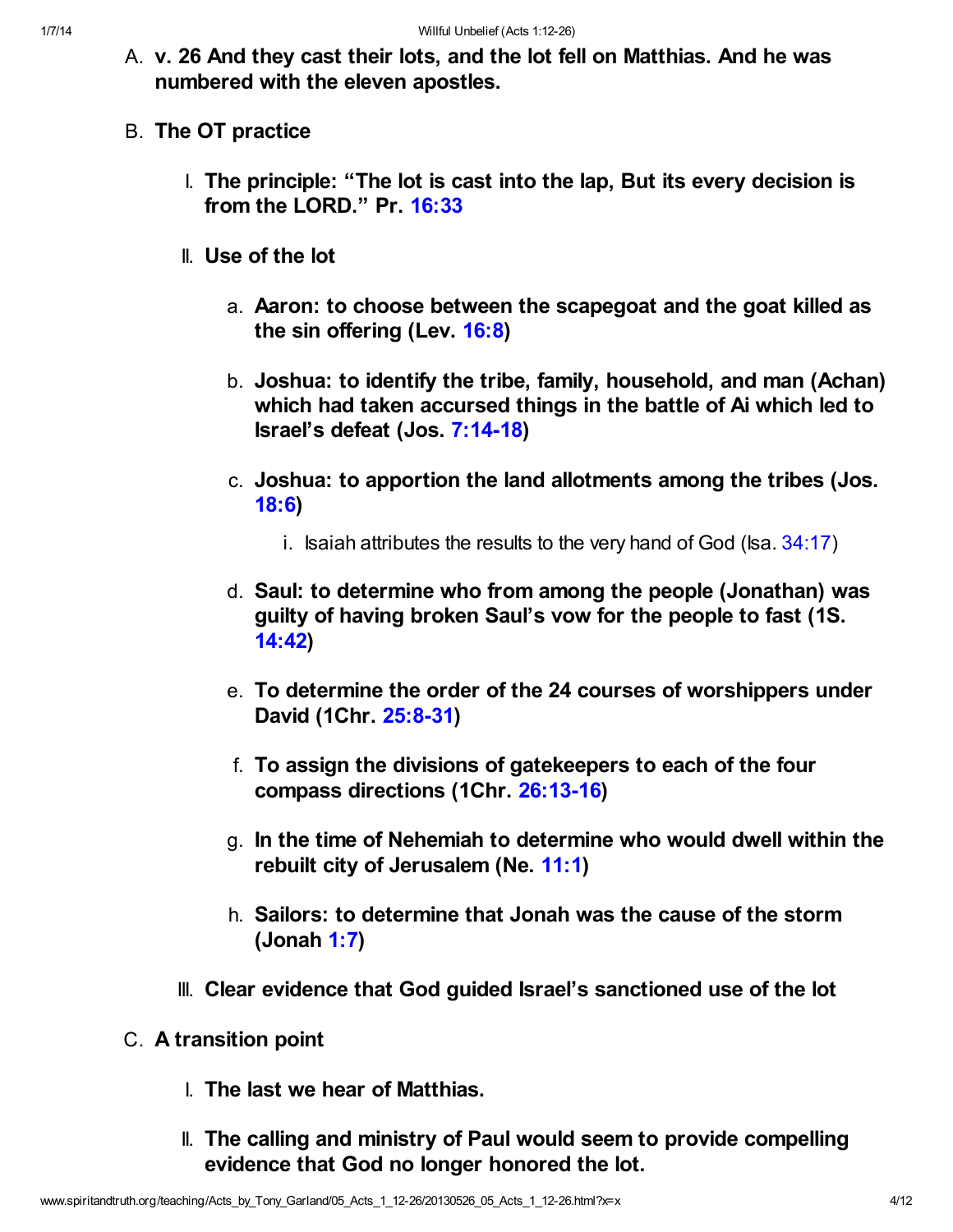- III. Transition period the last we hear of the lot within Scripture
- IV. The example of John Wesley in relation to George Whitefield
	- a. At the conclusion of Wesley's first missionary trip to America, during which he realized he himself was not yet saved, he returned to Deal, England where George Whitefield was ministering prior to departing to America. "When Wesley arrived Whitefield's vessel was still in the harbour . . . . Strange as it may seem, though Wesley learned of he presence of his young friend, he made no attempt to see him. Instead, he cast a lot — a practice learned from the Moravians — in order to to determine whether or not Whitefield should continue his journey. Therewith he dispatched a note to him which read, in part, 'When I saw that God, by the wind which was carrying you out, brought me in, I asked counsel of God. His answer [I] have enclosed.' The answer was a slip of paper he had picked in the lot, and on it were these words, 'Let him return to London'. Having delivered his message and preached in the inn at Deal, he himself set out for London. Though Whitefield was amazed by Wesley's action, he was in no way deterred from his plans."<sup>[4](#page-10-3)</sup>
	- b. Wesley continued onward to America where leading to his eventual highly successful and enormously influential ministry used of God during the Great Awakening.
	- c. By 1748 "Whitefield asserted: 'Casting lots I do not now approve of, nor have I for several years; neither do I think it a safe way (though practised, I doubt not, by many good men) to make a lottery of the Scriptures, by dipping into them upon every occasion.'"[5](#page-10-4)
- <span id="page-4-1"></span><span id="page-4-0"></span>D. The importance of noticing transitions in the Bible: practices from the OT do not necessarily carry over into our walk as believers today

## The example of Judas and the nature of willful unbelief

- 1. By all appearances he was a fellow believer, active in ministry
	- A. v. 17 "for he was numbered with us and obtained a part in this ministry."
	- B. Managed the ministry funds infers he was highly trusted by the others. (This trust was misplaced since he was actually a thief, John [12:6\)](http://www.spiritandtruth.org/bibles/nasb/b43c012.htm#John_C12V6).
	- C. Judas was an active participant in ministry, but never came to faith: his true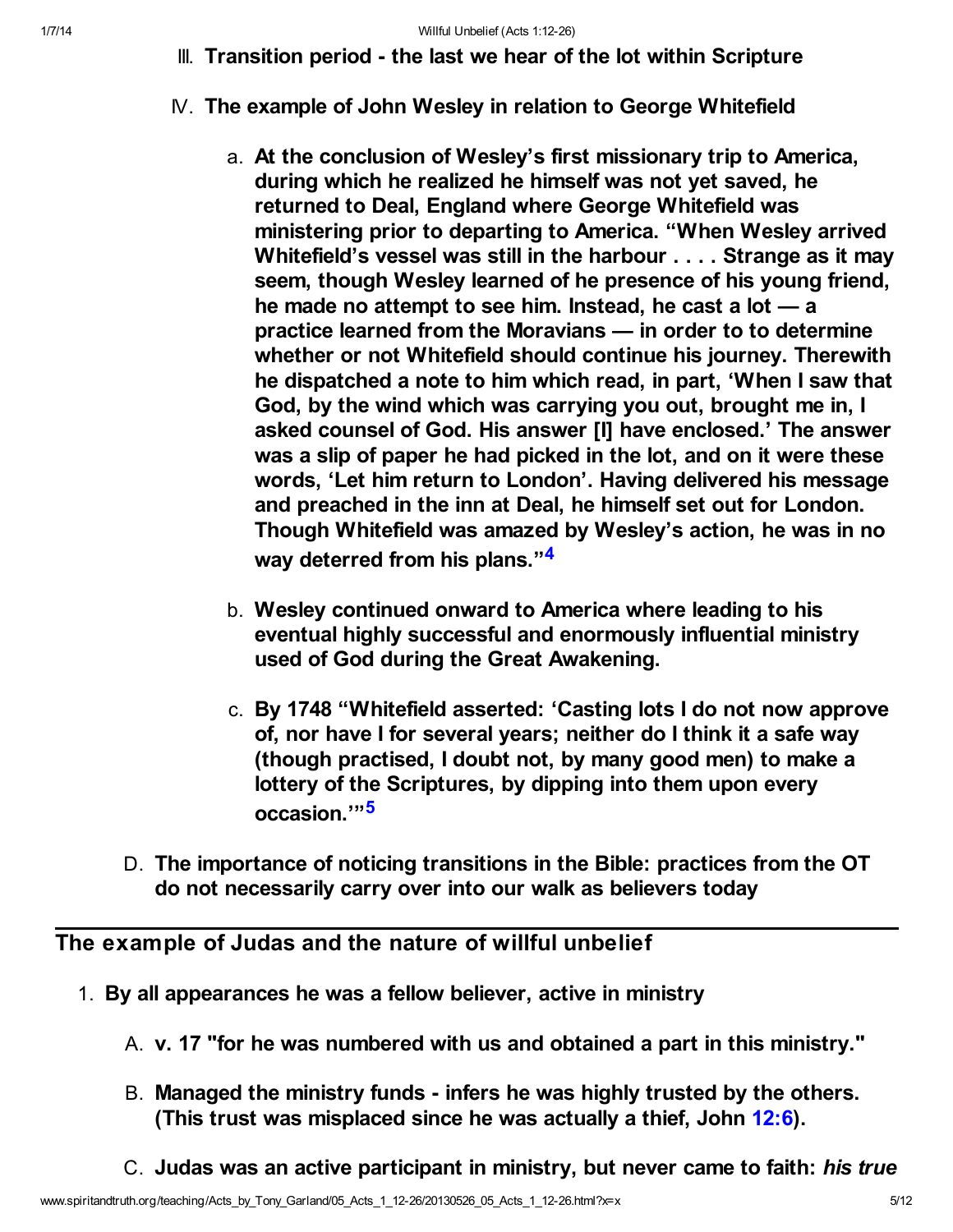allegiance did not fully manifest until a time of testing came.

- D. In retrospect, there were telltale indicators of his true motivations
	- I. At Bethany, at the home of Simon the leper, when Mary anointed Jesus with costly oil (Mat. [26:6-13;](http://www.spiritandtruth.org/bibles/nasb/b40c026.htm#Mat._C26V6) Mark [14:3-9;](http://www.spiritandtruth.org/bibles/nasb/b41c014.htm#Mark_C14V3) John [12:2-11](http://www.spiritandtruth.org/bibles/nasb/b43c012.htm#John_C12V2))
		- a. "Then one of His disciples, Judas Iscariot, Simon's son, who would betray Him, said, "Why was this fragrant oil not sold for three hundred denarii and given to the poor?" This he said, not that he cared for the poor, but because he was a thief, and had the money box; and he used to take what was put in it." (John [12:4-6\)](http://www.spiritandtruth.org/bibles/nasb/b43c012.htm#John_C12V4) [6](#page-10-5)
- <span id="page-5-0"></span>2. Characteristics of willful unbelief
	- A. Lack of transparency
		- I. Key characteristic of false brethren: often overreact in the opposite way of their true inclination
		- II. Expresses concern for the poor (generosity), but is plagued by avarice and covetousness
		- III. Real motivation were likely riches, honors, and other advantages, which he expected the Messiah's friends would enjoy
		- IV. Other examples
			- a. An appearance of great zeal for the Scriptures, but internally a low view
			- b. Legalism with a propensity for serious ongoing sin
			- c. Gratuitous flattery, but waiting for an opportunity to pounce (betrayed by a kiss, Luke [22:47\)](http://www.spiritandtruth.org/bibles/nasb/b42c022.htm#Luke_C22V47)
			- d. Not what they appear, deceptive and/or deceived!
	- B. Unresponsive to correction
		- I. Prideful of their own abilities and character "Most men will proclaim each his own goodness, But who can find a faithful man?" (Pr. [20:6](http://www.spiritandtruth.org/bibles/nasb/b20c020.htm#Pr._C20V6))
		- II. Judas' response to the public rebuke of Jesus for complaining about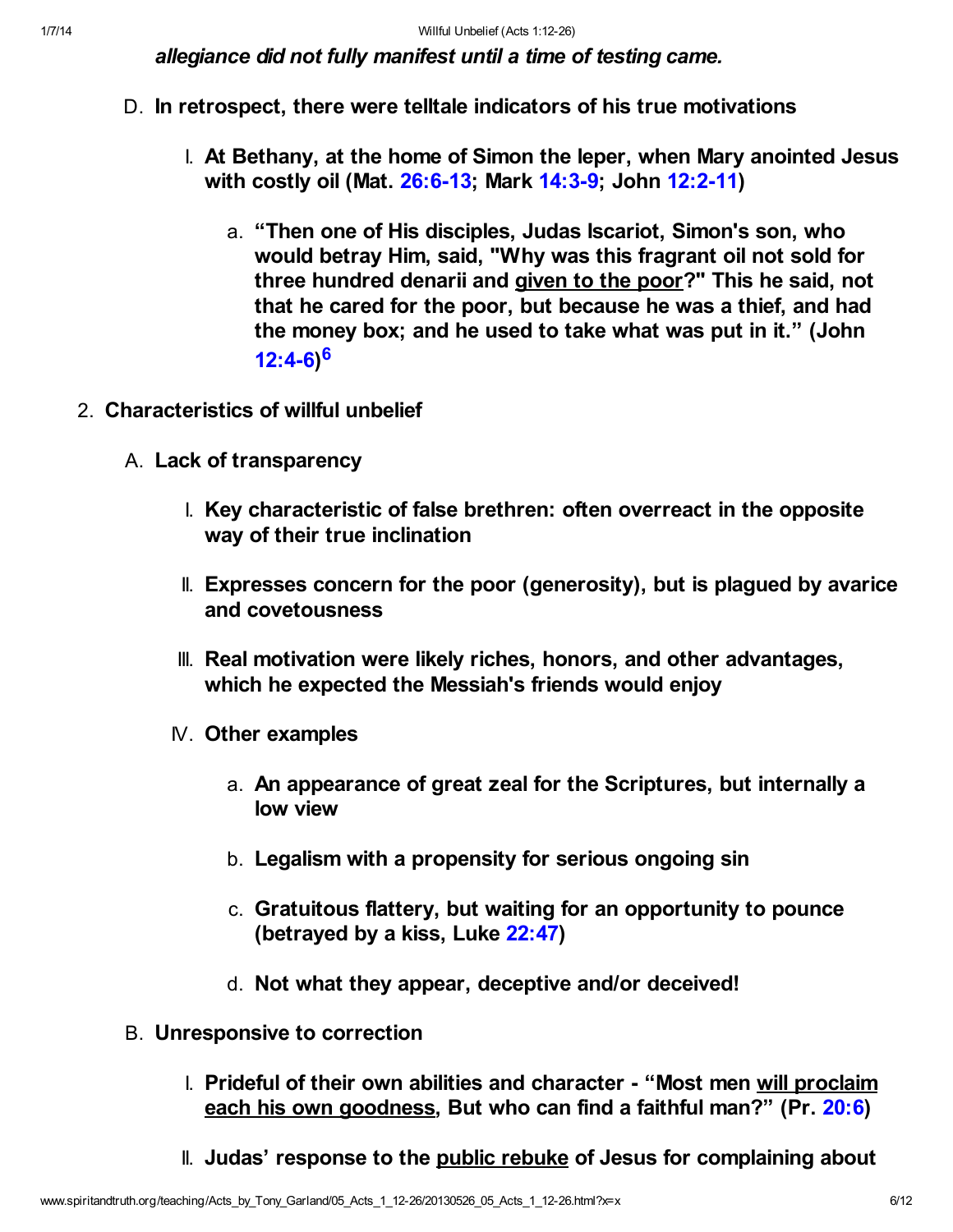Mary's use of the costly oil

- a. Seems to have triggered action: "Then one of the twelve, called Judas Iscariot, went to the chief priests and said, 'What are you willing to give me if I deliver Him to you?' And they counted out to him thirty pieces of silver. So from that time he sought opportunity to betray Him." (Mat. [26:14-16](http://www.spiritandtruth.org/bibles/nasb/b40c026.htm#Mat._C26V14) cf. Mark [14:10\)](http://www.spiritandtruth.org/bibles/nasb/b41c014.htm#Mark_C14V10)
- III. Peter vs. Judas responding to correction
	- a. both sat under the teaching of Jesus for three years
	- b. both saw and facilitated miraculous works
	- c. both experienced failure
		- i. Peter exercised faith, experienced failure, repented, experienced restoration, and became a gifted leader used of God (as seen here)
		- ii. Judas lacked faith, experienced failure, exhibited regret or remorse ([μεταμέλομαι](http://www.spiritandtruth.org/fontsu/index.htm) [metamelomai]) rather than true repentance, and was lost forever
	- d. It would seem that the same factors which contributed to Judas' unbelief during his time in ministry with Jesus also prevented his repentance following his betrayal of Jesus
- C. Persistent unbelief (which may not be apparent see previous characteristic concerning lack of transparency)
	- I. Frequently asking for more evidence as if there isn't enough already
	- II. Telltale indicator: claim to be sincere seekers, but exhibit an endless series of reasons for disbelief
	- III. Hiding behind bushes—you cut one down and they've moved on to the next
	- IV. What evidence did Judas lack?
		- a. [Witnessed,miraculous healings and exorcisms \(e.g., Luke 6:13-](http://www.spiritandtruth.org/bibles/nasb/b42c006.htm#Luke_C6V13) 19)
		- b. Performed miraculous healings and exorcisms when the apostles were sent out two-by-two among the cities of Israel (Mat. [10:5-14](http://www.spiritandtruth.org/bibles/nasb/b40c010.htm#Mat._C10V5); Luke [10:1-17\)](http://www.spiritandtruth.org/bibles/nasb/b42c010.htm#Luke_C10V1)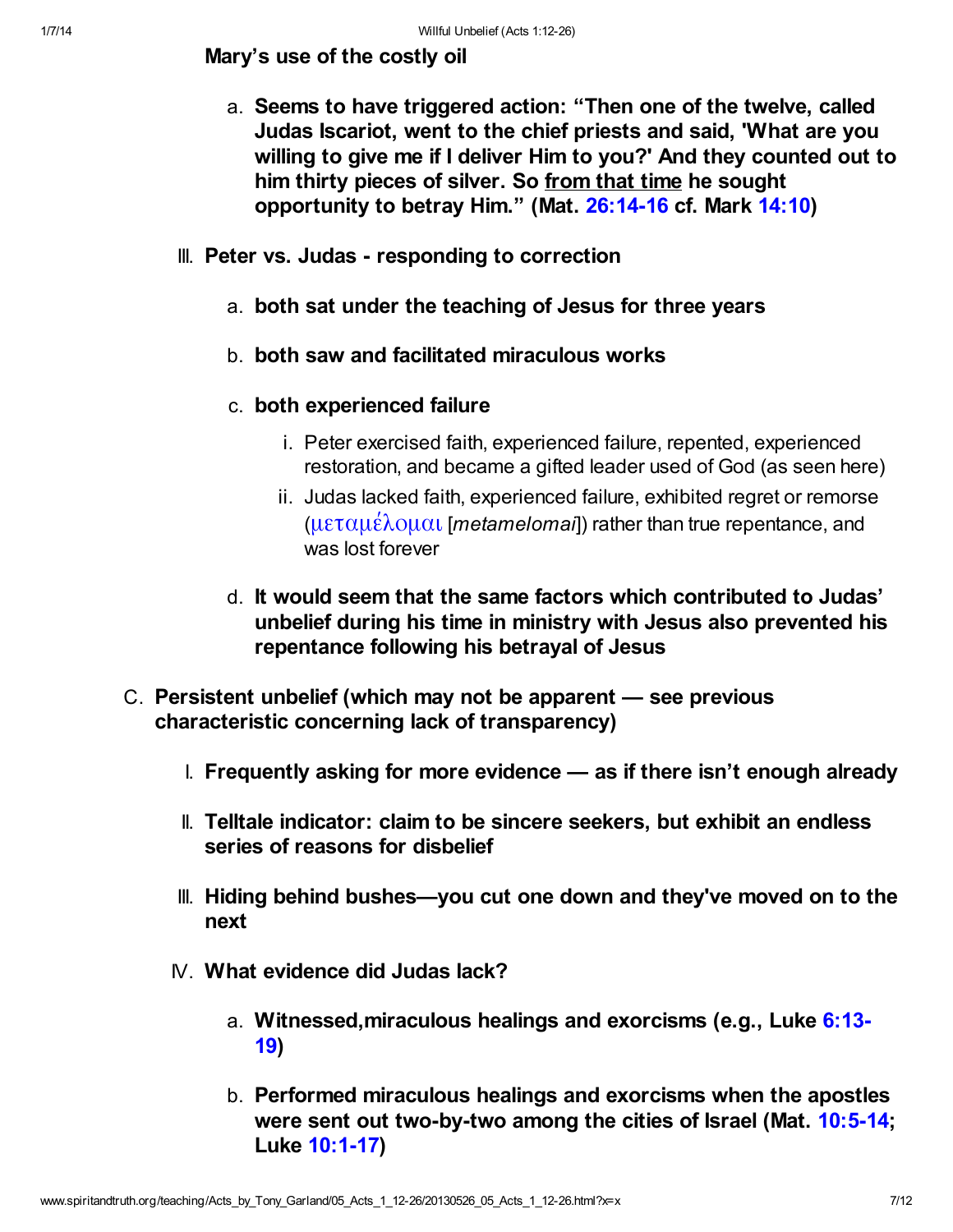- c. What more would it have taken to convert Judas?
- d. Listen to the words of Abraham to the rich man in Luke [16](http://www.spiritandtruth.org/bibles/nasb/b42c016.htm#Luke_C16V1) regarding his request to send Lazarus to warn his brothers: "'for I have five brothers, that he may testify to them, lest they also come to this place of torment.' Abraham said to him, 'They have Moses and the prophets; let them hear them.' And he said, 'No, father Abraham; but if one goes to them from the dead, they will repent.' But he said to him, 'If they do not hear Moses and the prophets, neither will they be persuaded though one rise from the dead.'" (Luke [16:28-31](http://www.spiritandtruth.org/bibles/nasb/b42c016.htm#Luke_C16V28))
- e. The problem is not one of evidence, but of willful unbelief in the face of sufficient evidence
- D. Failure to respond to love in kind
	- I. Consider Jesus, Peter, and Judas at the Last Supper
	- II. "Now before the feast of the Passover, when Jesus knew that His hour had come that He should depart from this world to the Father, having loved His own who were in the world, He loved them to the end. And supper being ended, the devil having already put it into the heart of Judas Iscariot, Simon's son, to betray Him . . ." (John [13:1-2](http://www.spiritandtruth.org/bibles/nasb/b43c013.htm#John_C13V1))
	- III. Jesus washes Judas' feet just hours before the betrayal, after Judas had already opened his heart up to the influence of the devil—and had settled on his plan of betrayal.
		- a. Contrast Peter with Judas
		- b. Simon Peter said to Him, "Lord, not my feet only, but also my hands and my head!" Jesus said to him, "He who is bathed needs only to wash his feet, but is completely clean; and you are clean, but not all of you." For He knew who would betray Him; therefore He said, "You are not all clean." (John [13:9-11\)](http://www.spiritandtruth.org/bibles/nasb/b43c013.htm#John_C13V9)
		- c. Peter expresses concern over his unworthiness and uncleanness, yet the real "unclean one" has no such response.
	- IV. Peter's repentance was fueled by a love of Jesus, in response to the love Jesus had shown him.
	- V. Judas' remorse and regret was not fueled by a love of Jesus because he never sought forgiveness or restoration : there was no intimacy or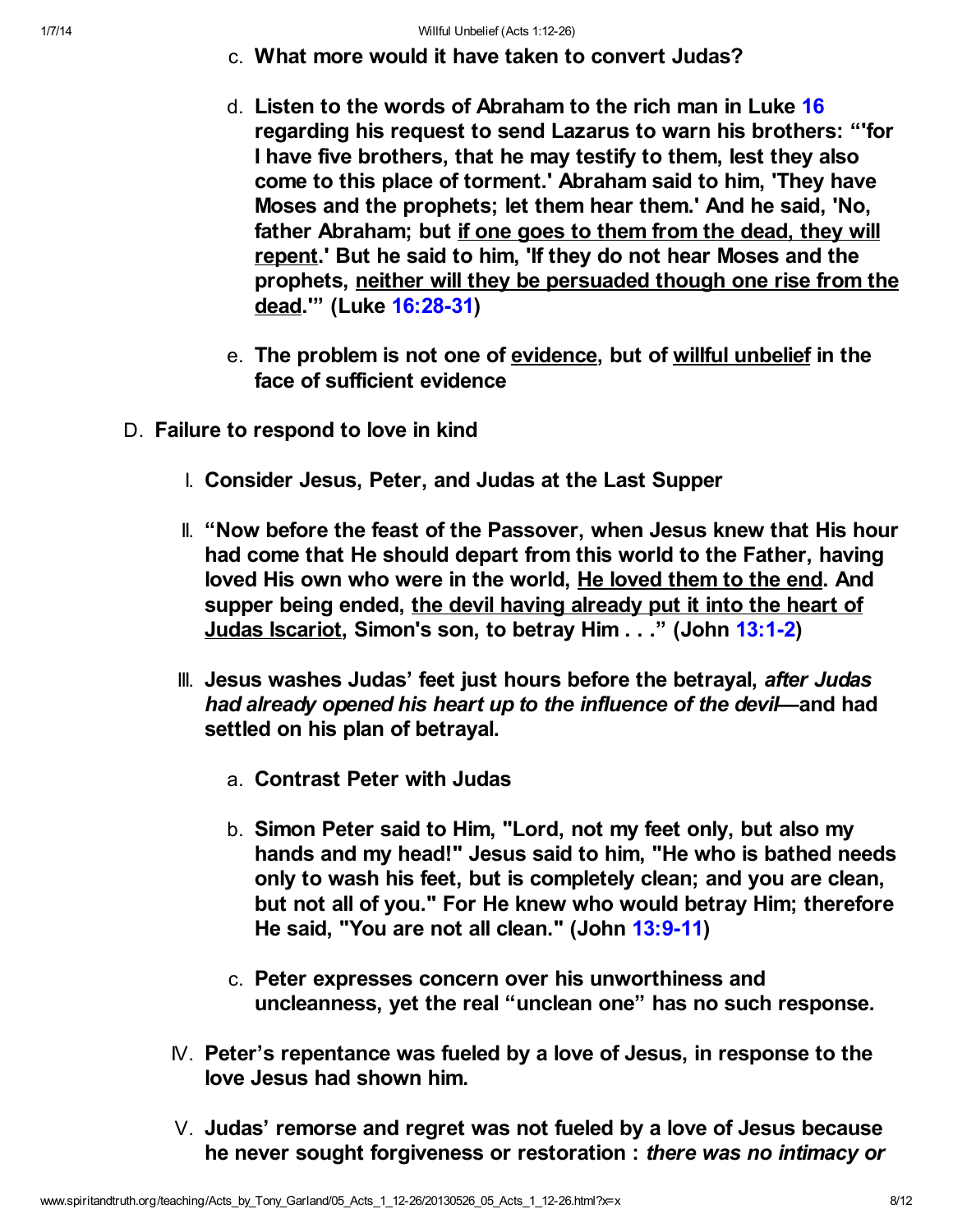relationship with God

- 3. Friends or foes? Incubating the Enemies of God
	- A. Active within Christian ministry
	- B. Trained and equipped by the Church
	- C. Like Judas: nurtured in the Church, but then depart
		- I. As Paul warned the Ephesian Elders, "For I know this, that after my departure savage wolves will come in among you, not sparing the flock. 30 Also from among yourselves men will rise up, speaking perverse things, to draw away the disciples after themselves" (Acts [20:29-30](http://www.spiritandtruth.org/bibles/nasb/b44c020.htm#Acts_C20V29))
		- II. As John also wrote, "Little children, it is the last hour; and as you have heard that the Antichrist is coming, even now many antichrists have come, by which we know that it is the last hour. They went out from us, but they were not of us; for if they had been of us, they would have continued with us; but they went out that they might be made manifest, that none of them were of us." (1Jn. [2:18-19](http://www.spiritandtruth.org/bibles/nasb/b62c002.htm#1Jn._C2V18))
	- D. Beware! Motivation and acquisition of God's Word is not mixed with faith!
		- I. These are destined to become spiritual Frankensteins!
		- II. Having immersed themselves in the lingo and practices of Christianity, they eventually turn on their "master." Be it there pastors, teachers, their seminaries, and ultimately Jesus Himself.
		- III. They promote ambiguity and uncertainty, all the while proclaiming allegiance to Christian ministry and a desire to follow after Christ
		- IV. Key indicator: they attack orthodoxy and the traditional Christian church
		- $V.$  Brought up in the faith, often having a father as a preacher, they undergo a period of rebellion followed by a "return"
		- VI. Unfortunately it is not really a return
	- E. Ultimately become tools of Satan

The antidote to willful unbelief: what Jesus seeks . . . faithful men and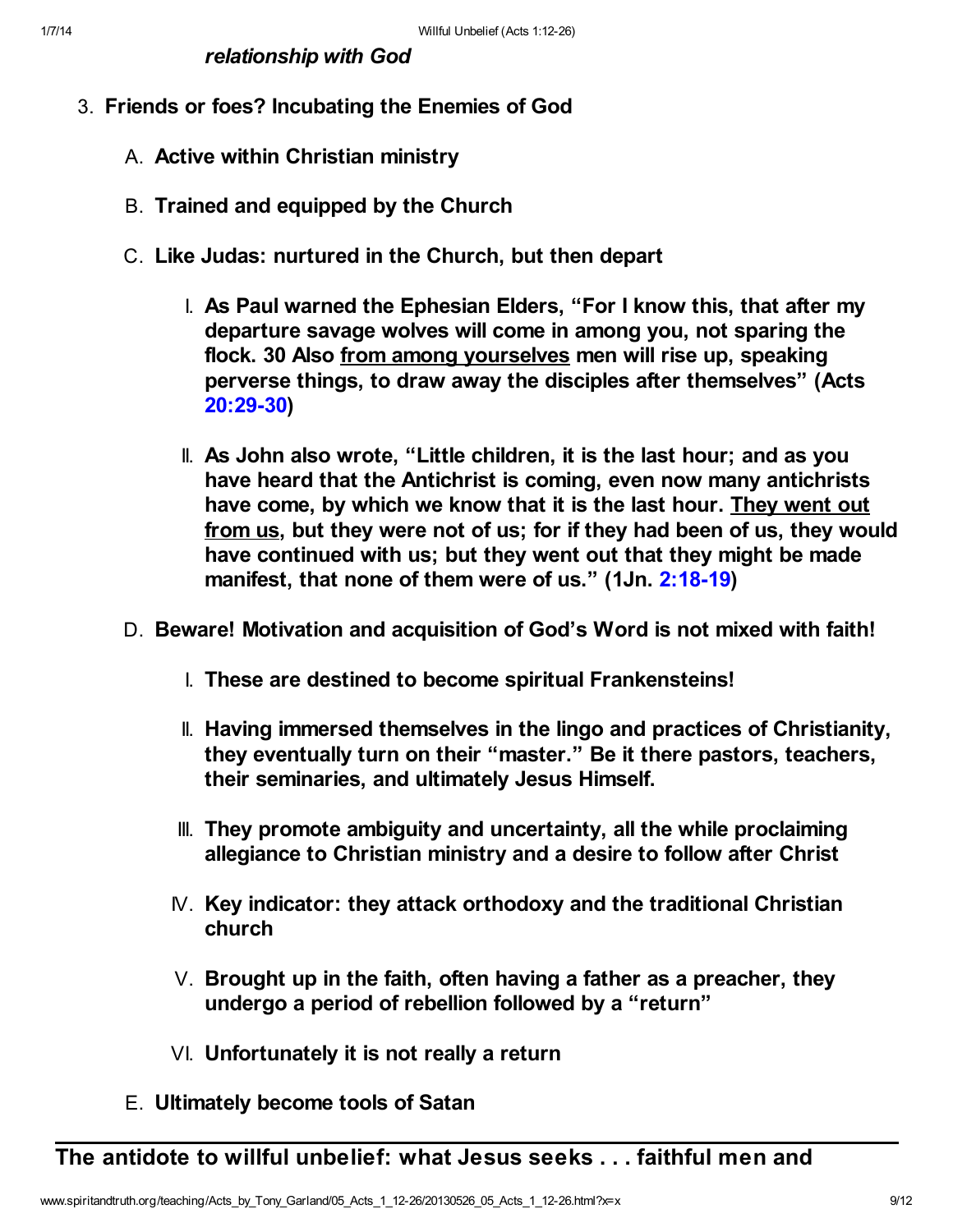women

- <span id="page-9-0"></span>1. Steadfast belief coupled with a fear of and loyalty to God
	- A. "Then it was, when the wall was built and I had hung the doors, when the gatekeepers, the singers, and the Levites had been appointed, that I gave the charge of Jerusalem to my brother Hanani, and Hananiah the leader of the citadel, for he was a faithful man and feared God more than many." (Ne. [7:1-2\)](http://www.spiritandtruth.org/bibles/nasb/b16c007.htm#Ne._C7V1)
	- B. "Moreover in Jerusalem, for the judgment of the LORD and for controversies, Jehoshaphat appointed some of the Levites and priests, and some of the chief fathers of Israel, when they returned to Jerusalem. And he commanded them, saying, 'Thus you shall act in the fear of the LORD, faithfully and with a loyal heart'" (2Chr. [19:8-9\)](http://www.spiritandtruth.org/bibles/nasb/b14c019.htm#2Chr._C19V8)
		- I. "faithfully" is [הָוּנġ ֱא Ąבּ](http://www.spiritandtruth.org/fontsu/index.htm)] bèěmûnâ], "a state or condition of being dependable to a person or standard"<sup>[7](#page-10-6)</sup>
			- a. Who is the Person? JESUS!
			- b. What is the Standard? The teachings of God's Word!
		- II. "loyal" is ◘ <mark>♡਼ੇヅ</mark> [*šālēm*], to "remain sound"<sup>[8](#page-10-7)</sup>, to "be safe"<sup>[9](#page-10-8)</sup>.
			- a. A heart which stays the course, refuses to yield to corrupting influences, remains sound
			- b. Note the emphasis on preservation over time  $\sim$  over the long haul.
			- c. How long? As Jesus told the persecuted church in Smyrna, ". . . be faithful until death" (Rev. [2:10](http://www.spiritandtruth.org/bibles/nasb/b66c002.htm#Rev._C2V10))
- 2. Required of Elders "And the things that you have heard from me among many witnesses, commit these to faithful men who will be able to teach others also." (2Ti. [2:2\)](http://www.spiritandtruth.org/bibles/nasb/b55c002.htm#2Ti._C2V2)
- 3. Scripture puts a premium on faith not intelligence, not talent, not oratory skill, not influence or persuasiveness, not cultural relevance, and certainly not popularity amidst a Christ-rejecting culture

<span id="page-9-2"></span><span id="page-9-1"></span>Sat May 25 20:56:31 2013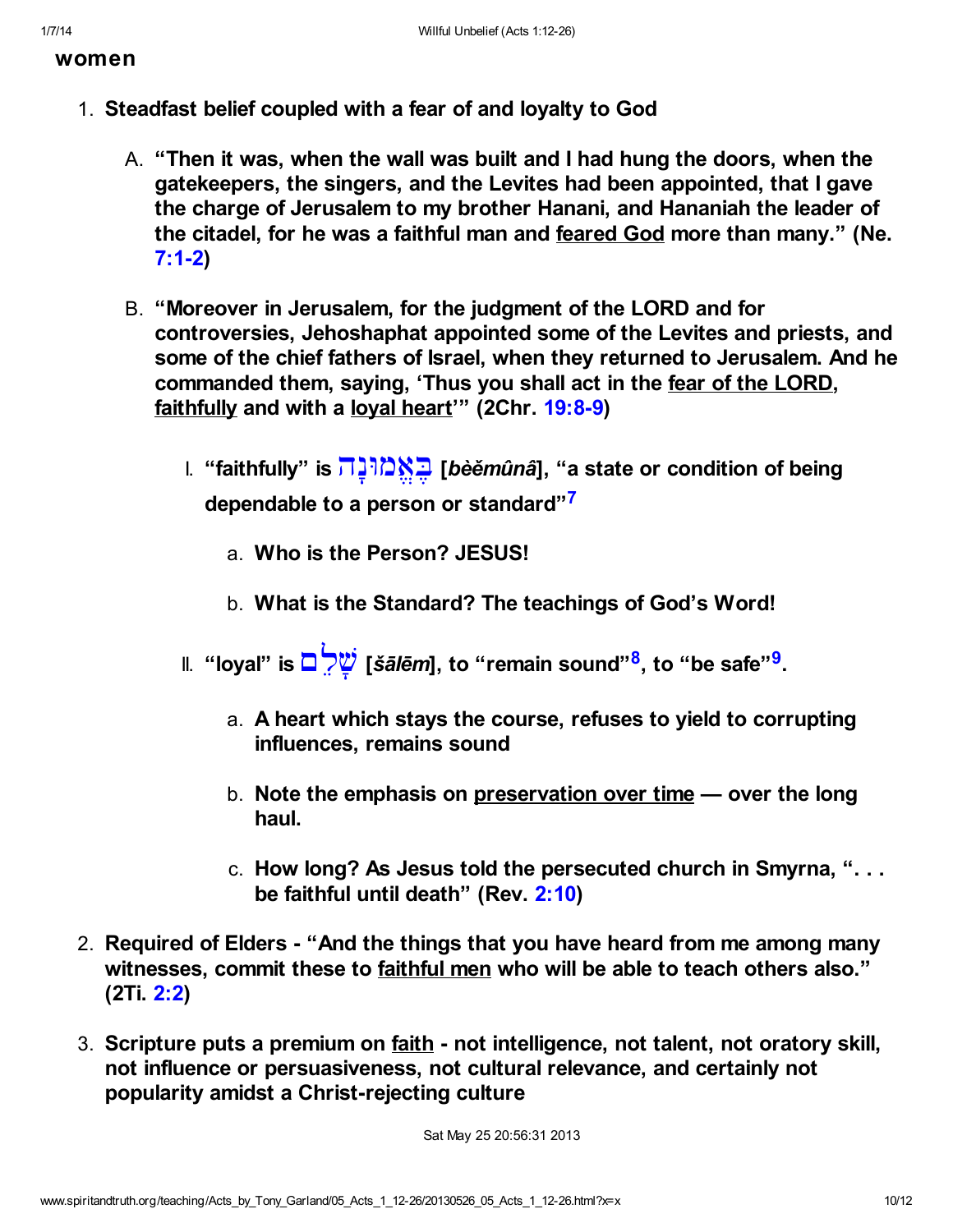1/7/14 Willful Unbelief (Acts 1:12-26)

<span id="page-10-12"></span><span id="page-10-10"></span>

#### Endnotes:

- <span id="page-10-1"></span>[1.](#page-0-0) NKJV, Acts [1:12-26](http://www.spiritandtruth.org/bibles/nasb/b44c001.htm#Acts_C1V12)
- <span id="page-10-11"></span>[2.](#page-10-10) Ref-0011, 154
- <span id="page-10-2"></span>[3.](#page-2-0) "Judas committed suicide at the end of the first night of Passover, before the first day of Passover, when the morning Passover sacrifice would be offered, of which only the Priesthood would partake. According to Jewish law, if there was a dead body in Jerusalem, then the city was to be considered defiled and the morning sacrifice could not be offered. . . .if the corpse was taken and cast into the Valley of Hinnom. . .then the city is cleansed and the Passover can be offered up; later they can return and bury the body. The priests... purchased a field in the Valley of Hinnom the same place where Judas had 'burst asunder' — for the purpose of burying strangers. The first person to be buried there was Judas himself. . . . In accordance with the requirements of the law, the field had to be bought posthumously in the name of Judas Iscariot. It is in that sense that Judas 'obtained a field.'"[2](#page-10-11)
- <span id="page-10-3"></span>[4.](#page-4-0) Ref-1305, pp. 150-151
- <span id="page-10-4"></span>[5.](#page-4-1) Ref-1305, 593
- <span id="page-10-5"></span>[6.](#page-5-0) Although all the apostles expressed indignation over Mary's use of the oil (Mat. [26:8](http://www.spiritandtruth.org/bibles/nasb/b40c026.htm#Mat._C26V8); Mark [14:4-5](http://www.spiritandtruth.org/bibles/nasb/b41c014.htm#Mark_C14V4)), it appears that Judas was the instigator in raising criticism and suggesting it be used for the poor.
- <span id="page-10-6"></span>[7.](#page-9-0) Ref-0618, #575
- <span id="page-10-7"></span>[8.](#page-9-1) Ref-0618, #8966
- <span id="page-10-8"></span>[9.](#page-9-2) Ref-0173, 829

#### Sources:

- NKJV Unless indicated otherwise, all Scripture references are from the New King James Version, copyright © 1982 by Thomas Nelson, Inc. Used by permission. All rights reserved.
- Ref-Arnold Fruchtenbaum, Messianic Christology (Tustin, CA: Ariel Ministries, 1998).

0011

- Ref-W. Gesenius, Gesenius' Hebrew Grammar (Oxford, England: Clarendon Press, 1909).
- 0173
- Ref-0618 James Swanson, Dictionary of Biblical Languages With Semantic Domains : Hebrew (Old Testament), electronic ed. (Oak Harbor: Logos Research Systems, Inc., 1997).
- <span id="page-10-13"></span>Ref-1305 Arnold Dallimore, George Whitefield (Volume 1) [\(Carlisle, PA: Banner of Truth Trust, 1970\). ISBN:978-0-85151-](http://www.spiritandtruth.org/id/isbn.htm?978-0-85151-026-2) 026-2[c](#page-11-0).

### Links Mentioned Above

- <span id="page-10-0"></span>[a](#page-0-1) - See <http://www.spiritandtruth.org/id/tg.htm>.
- <span id="page-10-9"></span>[b](#page-10-12) - See [http://www.spiritandtruth.org.](http://www.spiritandtruth.org/)